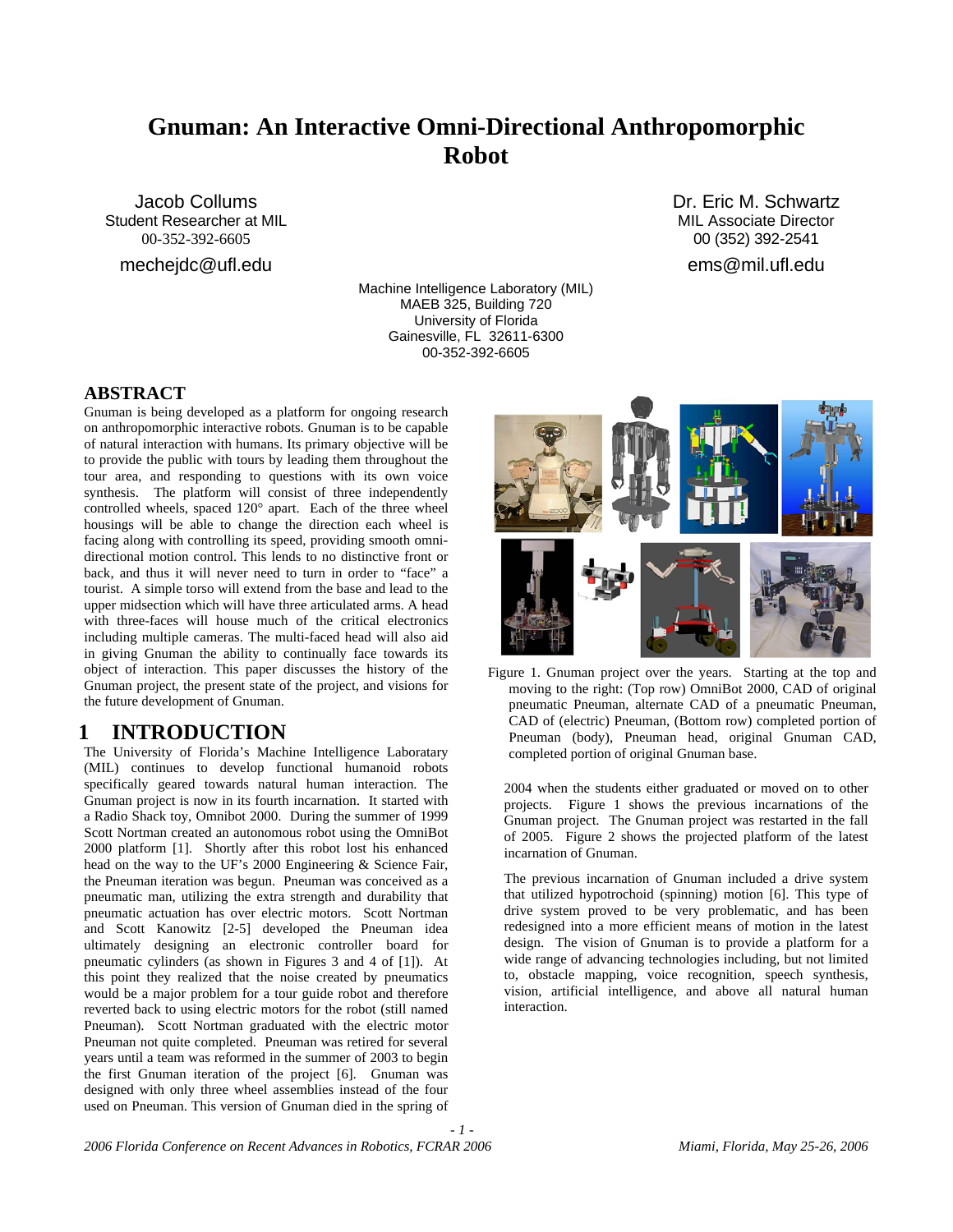

Figure 2. Gnuman's projected platform.

## **2. PHYSICAL STRUCTURE**

#### **2.1 Overall size**

Parts of the platform for Gnuman came from the previous Gnuman. Though Gnuman is currently overly wide (over 35 inches), too wide to easily pass through a normal doorway, soon the extensions (shown in green in Figure 2) will be moved closer to the center of the platform. This modification should give Gnuman the ability to easily navigate through doorways.

In keeping with Gnuman's humanlike appearance, the final structure will be about five feet tall. The weight of Gnuman is certainly an issue that needs to be carefully monitored as development continues, but the final weight should be no more than 160 lbs. Since Gnuman is projected to be such a large robot, we intend to incorporate the ability to easily partially disassemble him for transportation purposes.

#### **2.2 Articulated Arms and Hands**

Consistent with the overall structure, Gnuman will have three articulated arms again equally spaced 120° apart. Each of these arms will be equipped with a hand/gripper. One hand will be able to actuate a standard computer mouse, giving the ability to present PowerPoint presentations. Another hand will have the capability of operating a particular style of door handle. Finally, the third hand will be a multipurpose gripper for future research.

## **3. MOBILITY**

One of the most important aspects of Gnuman is the manner which it moves across the floor. To give Gnuman motion that is compatible with its sensors is of primary concern. The omni directional means of motion chosen was made possible by the development of a completely new drive system. This system was designed with durability and versatility in mind. The wheel and drive-motor housing is constructed of 3" by 0.5" extruded aluminum, and could possibly accommodate a larger motor if necessary. The design of the previous Gnuman's platform is shown in Figure 3. With two wheels at each vertex, we regularly had wheel alignment problems. Our new design (shown in Figure 4) has only a single wheel at each vertex. Imperfect alignment will still cause slipping, but will not be nearly the issue it was for the previous design.



Figure 4. Gnuman's redesigned omni-directional platform.

### **4. MAIN PLATFORM**

The main platform was originally designed with idea that even though the robot was too wide to fit straight through a doorway, with its unique platform shape (see Figure 5), it could "wiggle its way" through a doorway. Since the "Roulette and Hypotrochoidal" motion described in [6] has been abandoned for the latest Gnuman, the overly wide platform will be reduced as described in Section 2.1.



Figure 5. Main platform.

#### **5. DRIVE SYSTEM**

*- 2 -* 

The drive system being used for Gnuman allows it to travel/strafe in any direction without the need to turn its body. This type of motion is accomplished by utilizing a total of six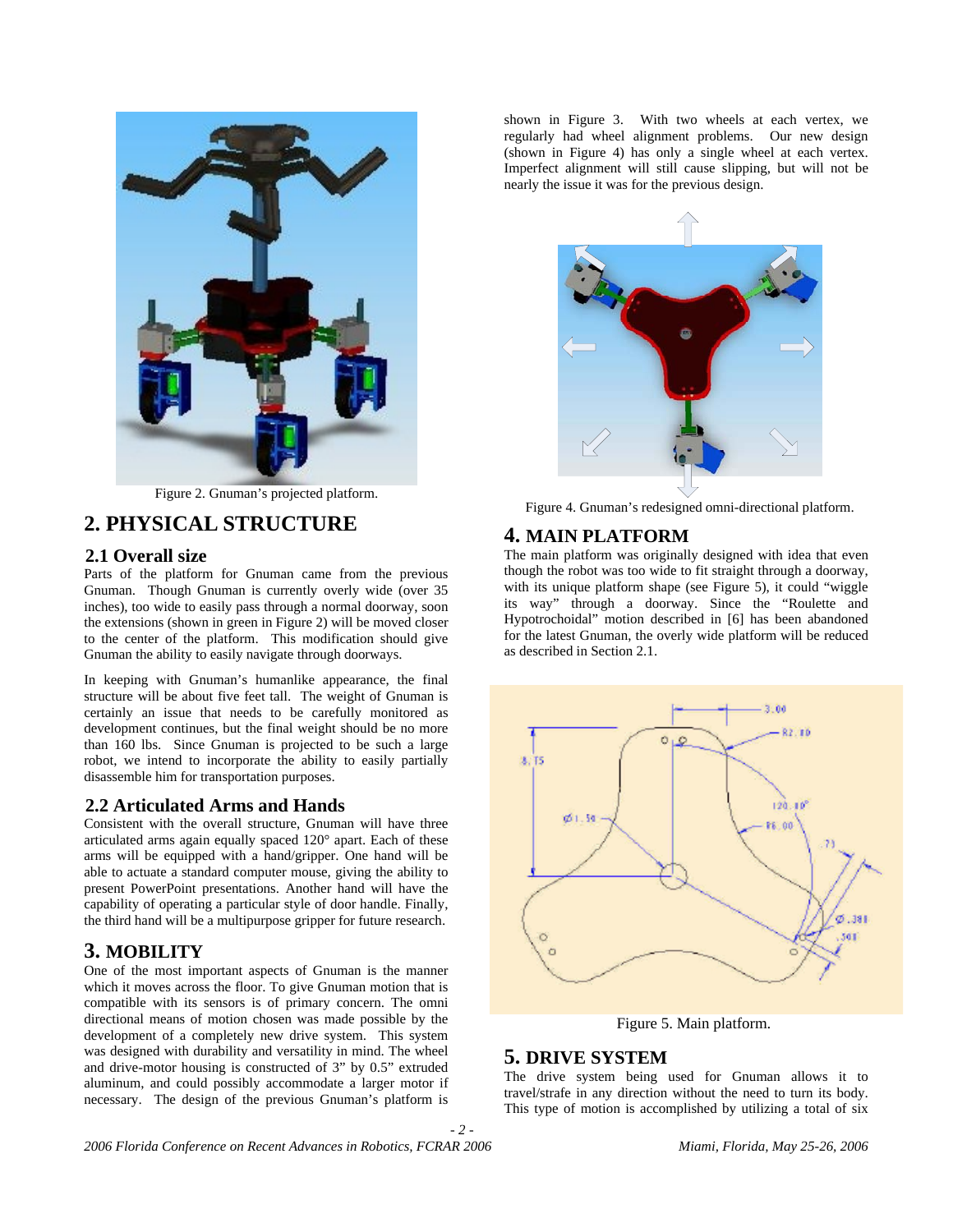motors (2 at each vertex), each independently controlled. One motor at each vertex controls the rotation of the wheel along the floor (see the green motor in Figure 6), and the other motor control the direction of travel for the wheel housing. The second motor will rotate the entire assembly shown in Figure 6. Since the motor that rotates the wheel is attached to the motor housing there is a limit to how far the housing can spin before the wires to the motor become bound. The binding of the wire is greatly reduced by running the wire through the axis of rotation, which allows the wire to twist on it self rather than wrap around the entire assembly. This arrangement safely allows for as many as 4 complete revolutions before the rotation must stopped. Given that the wheels can rotate both forward and backwards, the wheel housing must only rotate 180º to obtain the full 360º strafing capabilities. The direction of the wheels is very important and must be monitored closely to provide accurate movement. The shaft that controls the motion of each wheel housing is outfitted with an optical encoder to provide feedback of each wheel position. In the future, there may also be optical encoders on the shafts that rotate the wheel to aid in obstacle mapping and path planning.



Figure 6. Solid model CAD of Gnuman's wheel assembly.

Figure 7 shows Gnuman at the MIL's Media Demonstration Day on April 25, 2006. The CAD design of the wheel assembly is shown in Figure 8.

## **6. ELECTRONIC SYSTEMS**

Though Gnuman is still in its infancy, it will soon grow into a robust platform for continuing research on interactive humanoid robots. During development and implementation the hope is to unlock some of the mysteries that cause the segregation of man and machine.

## **7. CONCLUSION**

Though Gnuman is still in its infancy, it will soon grow into a robust platform for continuing research on interactive humanoid robots. During development and implementation the hope is to unlock some of the mysteries that cause the segregation of man and machine.



Figure 7, Gnuman at MIL's Media Demonstration Day.

#### **8. REFERENCES**

- [1] Scott Nortman, A. Antonio Arroyo, Eric M. Schwartz, "Omnibot 2000: Development of an Autonomous Mobile Agent for the Disabled and Elderly," Proceedings of the 2000 Florida Conference on Recent Advances in Robotics, Volume 6, May 4-5, 2000, Florida Atlantic University, Boca Raton, Pages 51-58.
- [2] Scott Nortman, Scott Kanowitz, A. Antonio Arroyo, Eric M. Schwartz, "Development Of An Autonomous Anthropomorphic Mobile Agent," Proceedings of the 2000 Florida Conference on Recent Advances in Robotics, Volume 6, May 4-5, 2000, Florida Atlantic University, Boca Raton, Pages 51-58.
- [3] Scott Nortman, Jack Peach, Michael Nechyba; L. Brown, A. Antonio Arroyo, "Construction and Kinematic Analysis of an Anthropomorphic Mobile Robot", Proceedings of the 2001 Florida Conference on Recent Advances in Robotics, May 10-11, 2001, FAMU -FSU, Tallahassee, Florida, Volume 7, Pages 32-42.
- [4] Scott Nortman, A. Antonio Arroyo, Michael Nechyba; Eric M. Schwartz, "PNEUMAN: A Humanoid Robot Implementation", Proceedings of the 2002 Florida Conference on Recent Advances in Robotics, May 23-24, 2002, FIU, Miami, Florida.
- [5] Scott Nortman. *Design, Construction, And Control Of An Autonomous Humanoid Robot*, UF Masters Thesis, Gainesville, Florida, 2002.
- [6] Keith Stegath, Jim Greco, and Eric M. Schwartz. "Threewheeled Autonomous Agent (Gnuman) With Roulette and Hypotrochoid," Proceedings of the 2004 Florida Conference on Recent Advances in Robotics, May 6-7, 2004, UCF, Orlando, Florida..

*- 3 -*